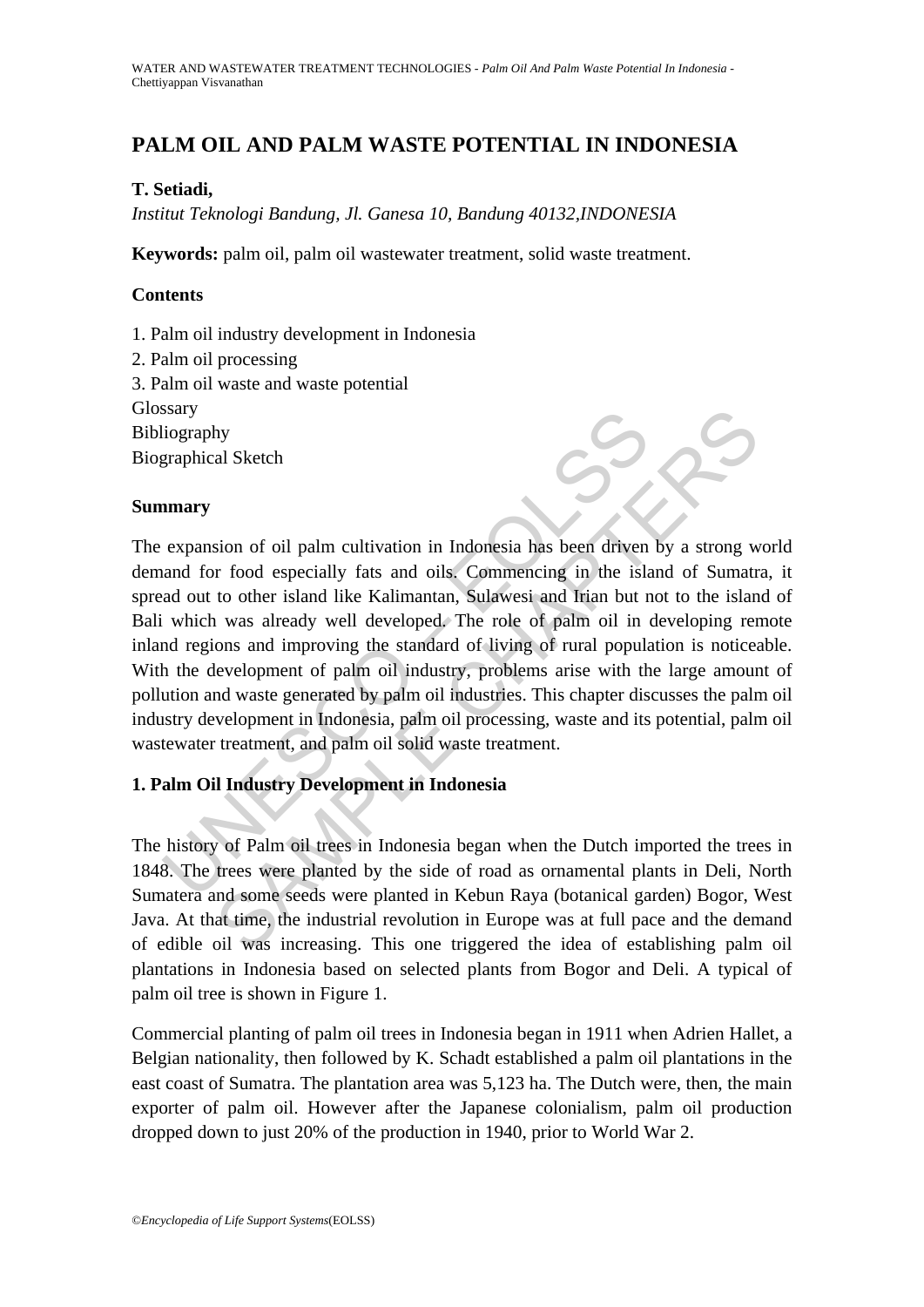

Figure 1. Palm oil trees

After the independence of Indonesia, the palm oil business started to recover again. By 1969, Indonesia produced 180,000 tons of palm oil and around 40,000 tons of palm kernels. The majority of palm oil was exported, and only a small quantity of palm oil was used in the domestic market. As for palm kernels, the total production was exported, as no palm kernel crushing plant had yet been installed in Indonesia, at that time. Until early 1970's, the palm oil cultivation was carried out only by large plantation companies. In 1975, small private companies and farmers came into this business although, their involvement was still limited, because the demand was still low.

In 1974 the price of palm oil in the international market jumped to around US\$ 700 per ton. Therefore, a lot of efforts were made to increase the production. The government established a scheme called Nucleus Estate Scheme (NES), where state-owned plantation companies helped farmers to grow oil palm trees. The state-owned companies provided seedlings, technical assistance and financing to small holders. Their crops would be purchased by the mills belonging to the state-owned companies.

Thus, access for farmer to processing mills was created. As a result, more and more farmers and small companies were attracted to cultivating oil palm. Consequently, the growth of oil palm after 1975 included all components: large companies (both foreign and domestic), state-owned companies and small holders. Presently about 32% of the total area planted belongs to small holders, about 50% to large companies and about 18% to state-owned companies. The growth of plantation area and palm oil production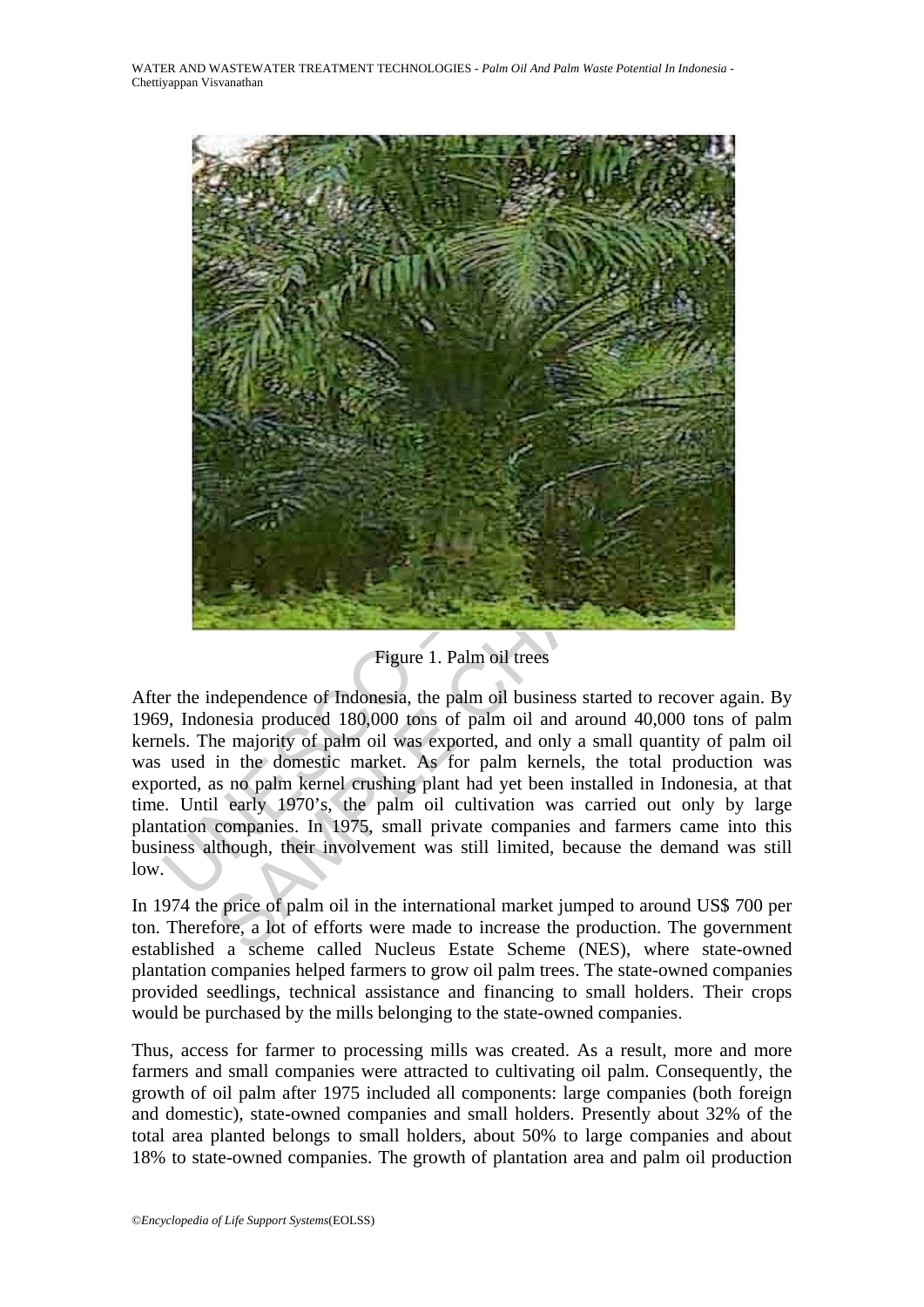since 1970's is shown in figure 2, (Bangun, 2006). The forecast of crop production in the year 2010 is presented in Table 1, (Bangun, 2006).



Figure 2. Plantation Area and production of palm oil in Indonesia 1972-2005

| 2000<br><u>A Ha Ha Ha Ha Ha Ha</u><br>El Areal (Ha) EProduksi (Ton)<br>Figure 2. Plantation Area and production of palm oil in Indonesia 1972-2005                                                                                                                                                                                                                                       |                  |                  |
|------------------------------------------------------------------------------------------------------------------------------------------------------------------------------------------------------------------------------------------------------------------------------------------------------------------------------------------------------------------------------------------|------------------|------------------|
|                                                                                                                                                                                                                                                                                                                                                                                          | <b>Year 2005</b> | <b>Year 2010</b> |
| Planted area (million Ha)                                                                                                                                                                                                                                                                                                                                                                | 5.40             | 7.0              |
| Immature area (including unproductive planting)                                                                                                                                                                                                                                                                                                                                          | 1.08(20%         | $1.4(20\%)$      |
| Mature area (million Ha)                                                                                                                                                                                                                                                                                                                                                                 | 4.32             | 5.6              |
| Average yield/ha (CPO in ton)                                                                                                                                                                                                                                                                                                                                                            | 3.3              | 3.5              |
| CPO Production (million ton)                                                                                                                                                                                                                                                                                                                                                             | 14.3             | 19.6             |
| Table 1. Forecast Indonesian Palm Oil Corp in Year 2010<br>rrently, oil palm plantations are no longer confined to northern part of Sumatra Isl<br>t has expanded to Kalimantan, Sulawesi and Irian Jaya. The distribution of plan<br>a by provinces is given in Table 2. The CPO production in Indonesia in 2005<br>own in Figure 3.                                                    |                  |                  |
| itil late 1970's, both crude palm oil (CPO) and palm kernel were directly export<br>cause there was no palm oil refinery and palm kernel crushing plant in Indonesia.<br>80's refining and fractionation plants were installed to produce refined, bleached<br>$\alpha$ and $\alpha$ and $\alpha$ and $\alpha$ (DDD $\alpha$ and DDD $\alpha$ to $\alpha$ from CDO $\alpha$ and $\alpha$ |                  |                  |

## Table 1. Forecast Indonesian Palm Oil Corp in Year 2010

Currently, oil palm plantations are no longer confined to northern part of Sumatra Island but has expanded to Kalimantan, Sulawesi and Irian Jaya. The distribution of planted area by provinces is given in Table 2. The CPO production in Indonesia in 2005 is shown in Figure 3.

Until late 1970's, both crude palm oil (CPO) and palm kernel were directly exported, because there was no palm oil refinery and palm kernel crushing plant in Indonesia. By 1980's refining and fractionation plants were installed to produce refined, bleached and deodorized palm oil olein (RBD olein) and RBD stearin from CPO. As a by product about 5% of palm fatty acid distillate was also produced.

| <b>Province</b>         | Area (Million Ha) |      |
|-------------------------|-------------------|------|
| Nangroe Aceh Darussalam | 0.22              |      |
| North Sumatra           | 0.68              |      |
| West Sumatra            | 0.2               |      |
| Riau                    | 1.4               |      |
| The rest of Sumatra     | 1.25              |      |
| <b>Total Sumatra</b>    |                   | 3.75 |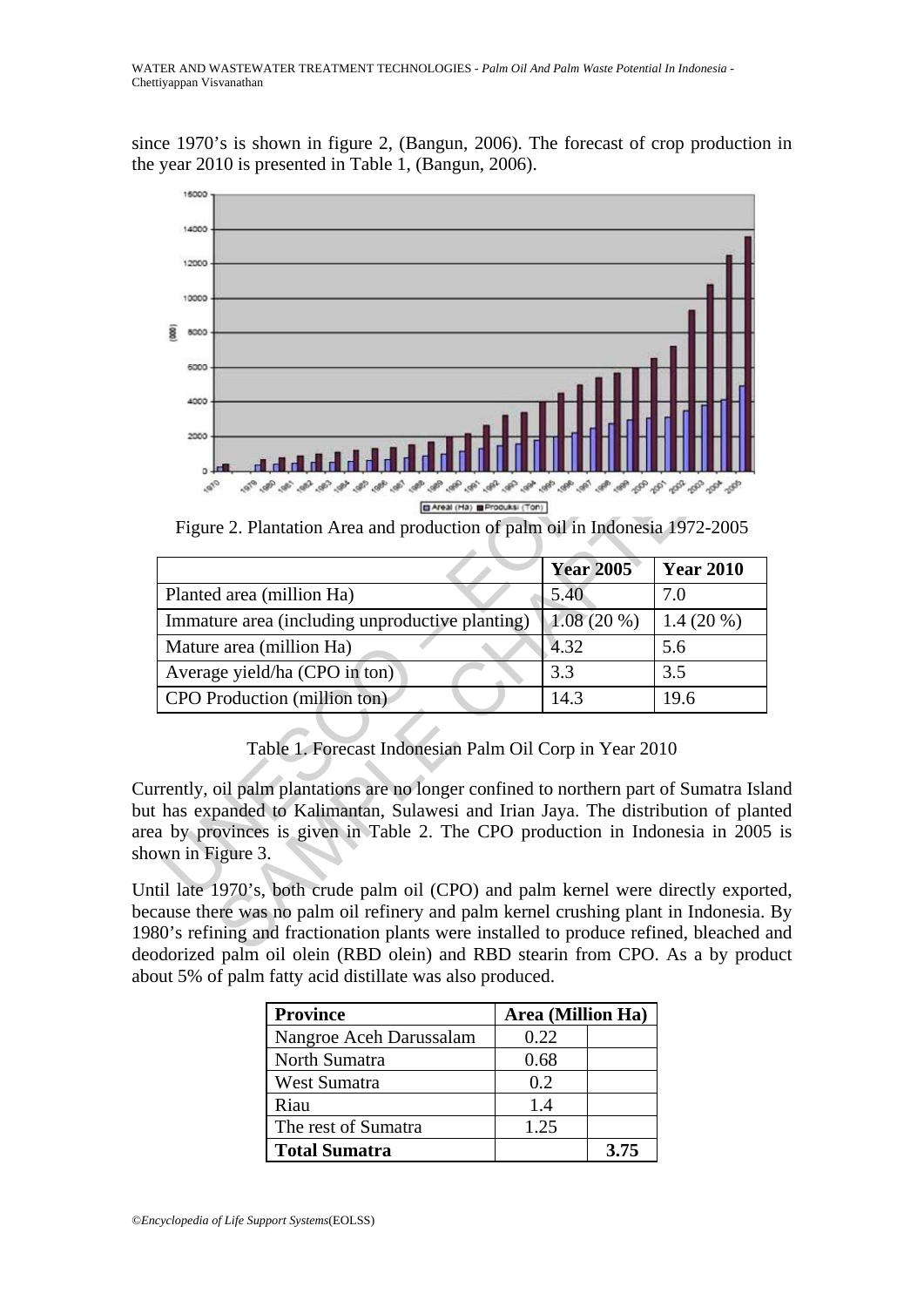WATER AND WASTEWATER TREATMENT TECHNOLOGIES - *Palm Oil And Palm Waste Potential In Indonesia* - Chettiyappan Visvanathan

| Java                    | 0.02 | 0.02 |
|-------------------------|------|------|
| West Kalimantan         | 0.46 |      |
| Central Kalimantan      | 0.34 |      |
| South Kalimantan        | 0.2  |      |
| East Kalimantan         | 0.2  |      |
| <b>Total Kalimantan</b> | 1.2  | 1.2  |
| Sulawesi                | 0,12 | 0.12 |
| Irian Jaya (Papua)      | 0,06 | 0,06 |
| <b>Total</b>            | 5.15 | 5.15 |

Table 2. Area of oil palm plantation by provinces in year 2005



Figure 3. Production of CPO in Indonesia (in tons), year 2005

The RBD olein was introduced into the market as cooking oil to substitute coconut oil. Many house wives favored coconut oil and hesitated to buy the newly introduced cooking oil. However, this was only temporary. The palm oil gained in market share because, besides being used as cooking oil, palm oil was used as vegetable fat not only in foods such as margarine and shortening, but also as an ingredient in a wide variety of products such as soap, shampoo and cosmetics, as an additive for leather and textile industries, as a de-inking agent for paper, and in industrial uses such as anti-friction agents in metal processing.

At the same time as the RBD refinery plants were established in Indonesia, some kernel crushing plants were installed to produce palm kernel oil (PKO) and palm kernel meal from spent-palm kernel. The PKO had a similar chemical composition with that of coconut oil, and also had a similar flavor. Therefore, the PKO was better accepted by house wives as cooking oil.

Downstream industries of palm oil and palm kernel started in the mid-1980's and developed in the 1990's. Downstream products from palm and palm kernel oil are varied, either as edible or inedible products. The palm oil downstream product is shown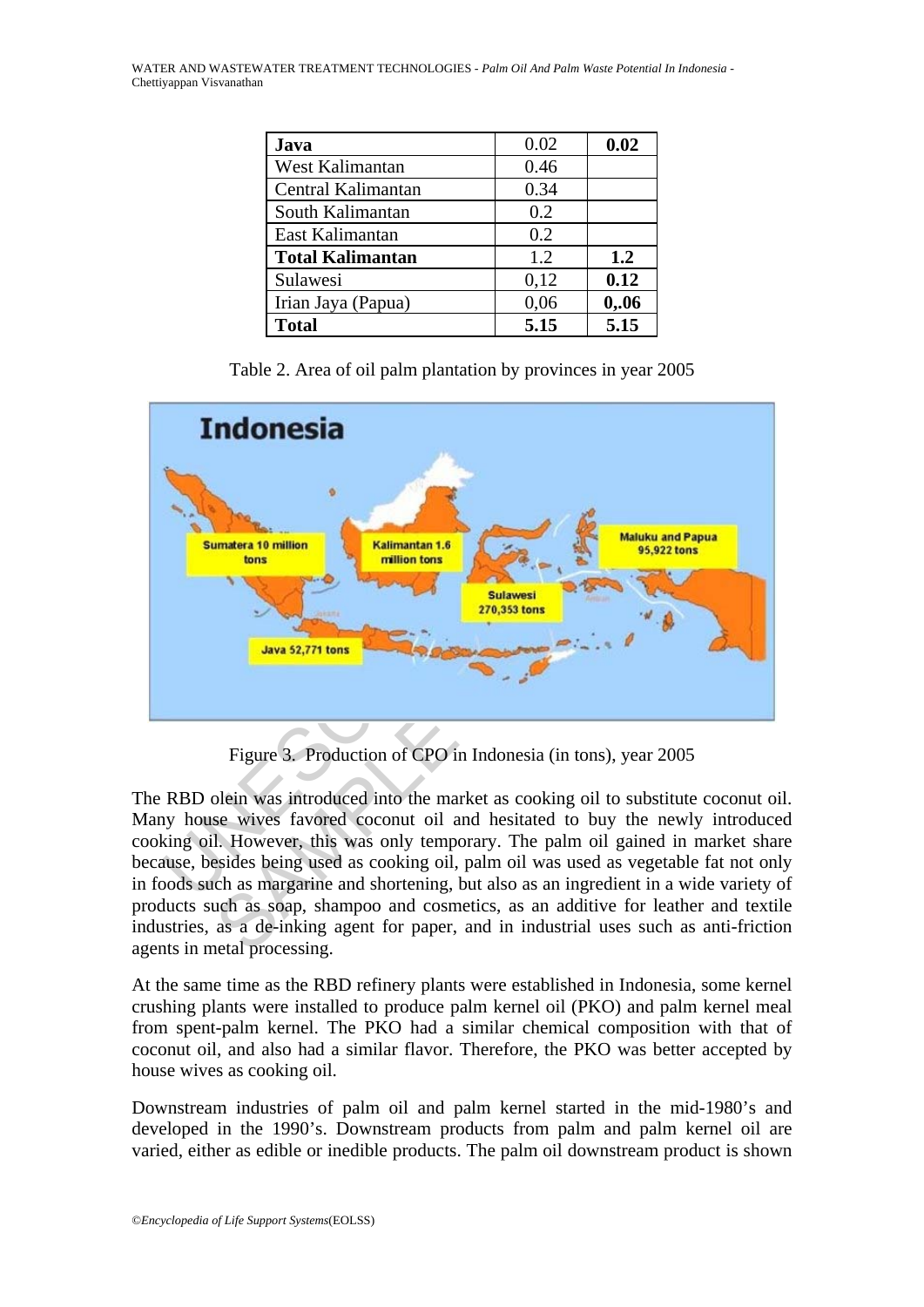in Figure 4. Currently, palm oil is being utilized mainly as edible oil, and only 20% is being used in non-food sector. However, in the near future, the percentage of non-food products, such as for bio-fuel production is expected to increase. This phenomenon needs carefully consideration by all players in the industries.



TO ACCESS ALL THE **12 PAGES** OF THIS CHAPTER, Visit: http://www.eolss.net/Eolss-sampleAllChapter.aspx

#### **Bibliography**

Bangun, D, 2006. Indonesian palm oil industry, Presented at the National Institute of Oilseed Products Annual Convention, March 21-25, Sheraton Wild Horse Pass, Phoenix, Arizona, U.S.A. [A paper about cultivation and growth of palm oil production, processing and down stream industry, supply and demand, export of palm oil products and government policies in Indonesia]

Center for science in the public interest. 2005. Cruel oil: How palm oil harms health, rainforest &